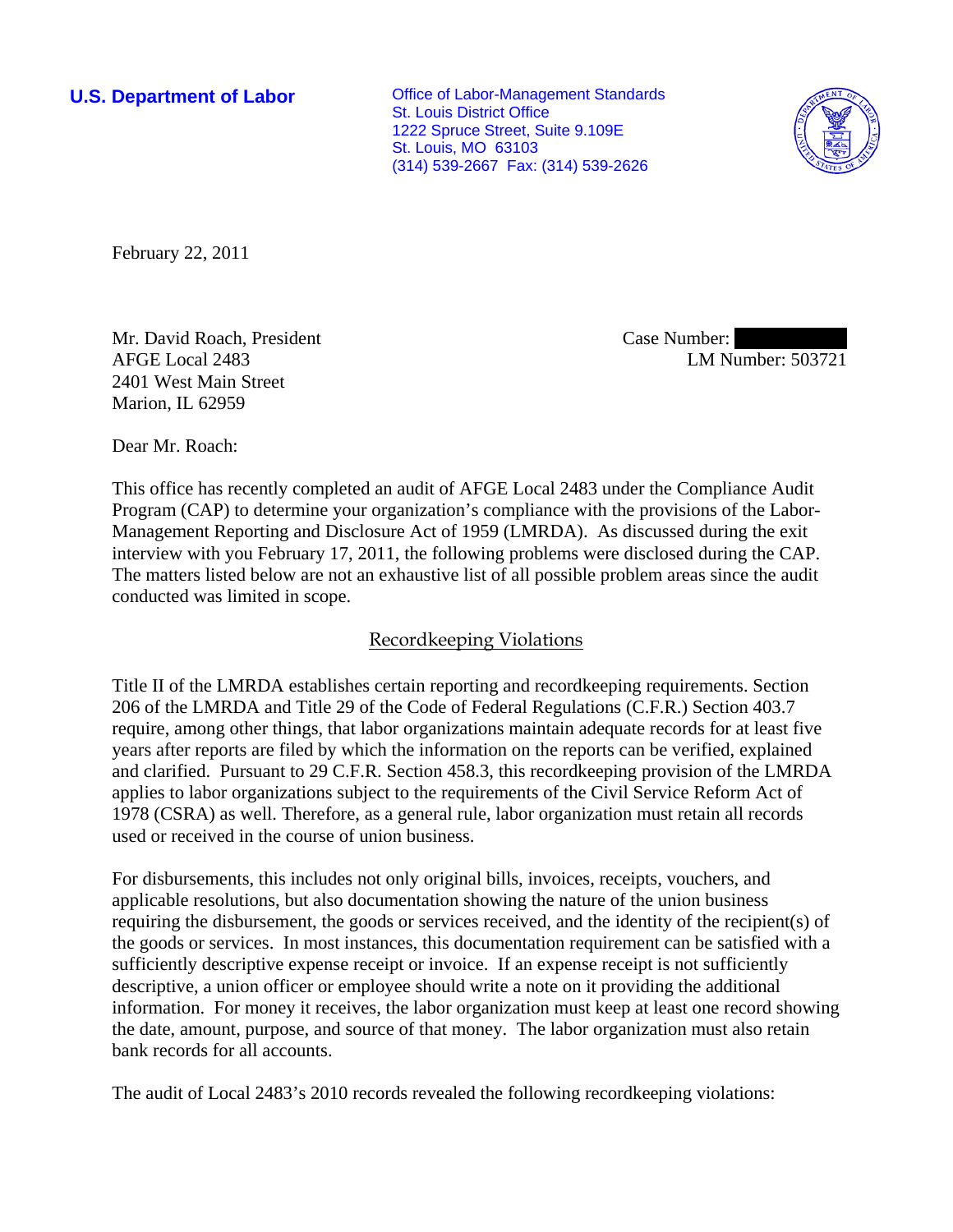#### 1. Lack of Adequate Backup Documentation for Disbursements

Local 2483 did not retain adequate documentation for disbursements totaling at least \$1,500. A check was written to Cash on October 5, 2009 for \$1,500. The disbursements journal states that the cash was used for new member rebates and recruiter rebates during the October 5 through October 9, 2009 Lunch and Learn. The local did not retain any documentation to verify the names or amounts paid to each new member and recruiter.

As noted above, labor organizations must retain original receipts, bills, and vouchers for all disbursements. The president and treasurer (or corresponding principal officers) of your union, who are required to sign your union's LM report, are responsible for properly maintaining union records.

2. Lack of Adequate Backup Documentation for Receipts

Local 2483 did not retain adequate documentation for receipts totaling at least \$4,400. For example, retiree members pay dues directly to the local; however, the local did not retain any documentation for these dues payments.

Labor organizations must retain backup documentation to clarify and verify all receipts. The president and treasurer (or corresponding principal officers) of your union, who are required to sign your union's LM report, are responsible for properly maintaining union records.

3. Information not Recorded in Meeting Minutes

During the audit, Mr. Roach advised OLMS that officers do not receive a salary or allowance; however, an officer bonus pool is included in the annual budget, which is approved by membership. In December of each year, the executive board reviews the work of the officers and awards a portion of the bonus pool to each officer. Local 2483 did not maintain executive board meeting minutes; therefore, there are no records to verify that the amounts paid to each officer are the amounts agreed to by the executive board. Minutes of all membership or executive board meetings must report any disbursement authorizations made at those meetings.

The proper maintenance of union records is the personal responsibility of the individuals who are required to file Local 2483's LM report. You should be aware that under the provisions of Section 209(a) of the LMRDA and Section 3571 of Title 18 of the U.S. Code, willful failure to maintain records can result in a fine of up to \$100,000 or imprisonment for not more than one year, or both. Under the provisions of Section 209(c) of the LMRDA and Section 3571 of Title 18 of the U.S. Code, willful destruction or falsification of records can result in a fine of up to \$100,000 or imprisonment for not more than one year, or both. The penalties provided in Section 209(c) and Section 3571 of Title 18 apply to any person who caused the violations, not just the individuals who are responsible for filing the union's LM report.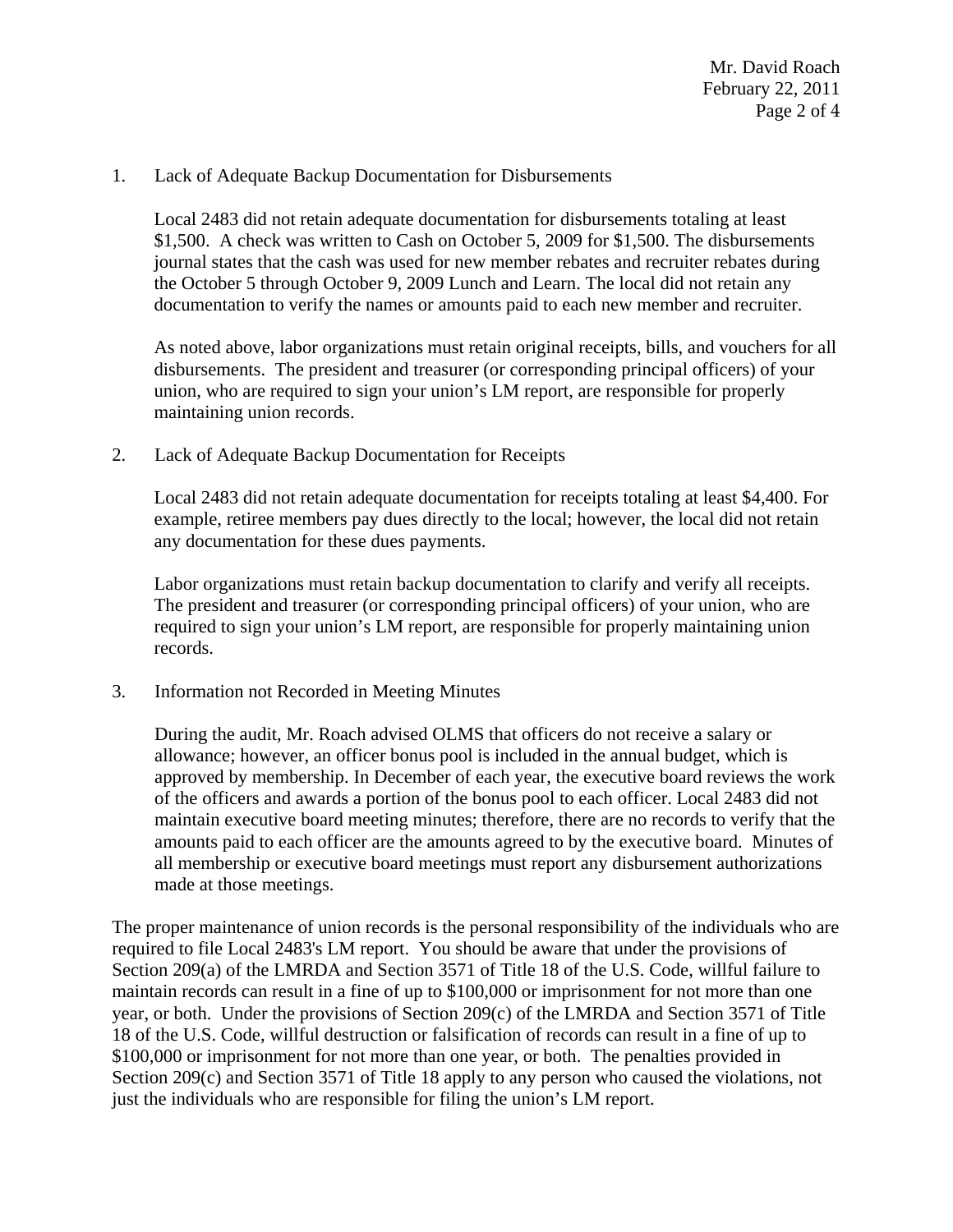Based on your assurance that Local 2483 will retain adequate documentation in the future, OLMS will take no further enforcement action at this time regarding the above violations.

# Reporting Violations

Pursuant to 29 C.F.R., Section 458.3, the reporting requirement under 29 C.F.R. Section 403.2 (see Section 201(b) of the Labor-Management Reporting and Disclosure Act (LMRDA)) is made applicable to labor organizations subject to the requirements of the CSRA. This provision requires labor organizations to file annual financial reports that accurately disclose their financial condition and operations. The audit disclosed a violation of this requirement. The Labor Organization Annual Report (Form LM-3) filed by Local 2483 for the fiscal year ended March 31, 2010, was deficient in the following areas:

#### 1. Disbursements to Officers

Local 2483 did not include some disbursements to officers totaling at least \$2,700 in the amounts reported in Item 24 (All Officers and Disbursements to Officers). The disbursements include recruiter rebates and per diem for the August 2009 AFGE National Convention in Reno, Nevada. It appears the union erroneously reported these payments in Items 48 Office and Administrative Expenses and 54 Other Disbursements.

The union must report most direct disbursements to Local 2483 officers and some indirect disbursements made on behalf of its officers in Item 24. A "direct disbursement" to an officer is a payment made to an officer in the form of cash, property, goods, services, or other things of value. See the instructions for Item 24 for a discussion of certain direct disbursements to officers that do not have to be reported in Item 24. An "indirect disbursement" to an officer is a payment to another party (including a credit card company) for cash, property, goods, services, or other things of value received by or on behalf of an officer. However, indirect disbursements for temporary lodging (such as a union check issued to a hotel) or for transportation by a public carrier (such as an airline) for an officer traveling on union business should be reported in Item 48 (Office and Administrative Expense).

### 2. Incorrect Figures Reported On The LM Report

It appears that the figures reported in Item 25(A) (Cash at Start of Reporting Period), Item 25(B) (Cash at End of Reporting Period), Item 44 (Total Receipts), and Item 55 (Total Disbursements) on Local 2483's 2010 LM-3 report are not the correct figures according to the union's books after reconciliation to the bank statements. During the exit interview, I provided a copy of the Instructions for Form LM-3. The instructions identify account information that should be included in the Items mentioned above.

Local 2483 must file an amended Form LM-3 for the fiscal year ended March 31, 2010, to correct the deficient items discussed above. I provided you with a blank form and instructions, and advised you that the reporting forms and instructions are available on the OLMS website